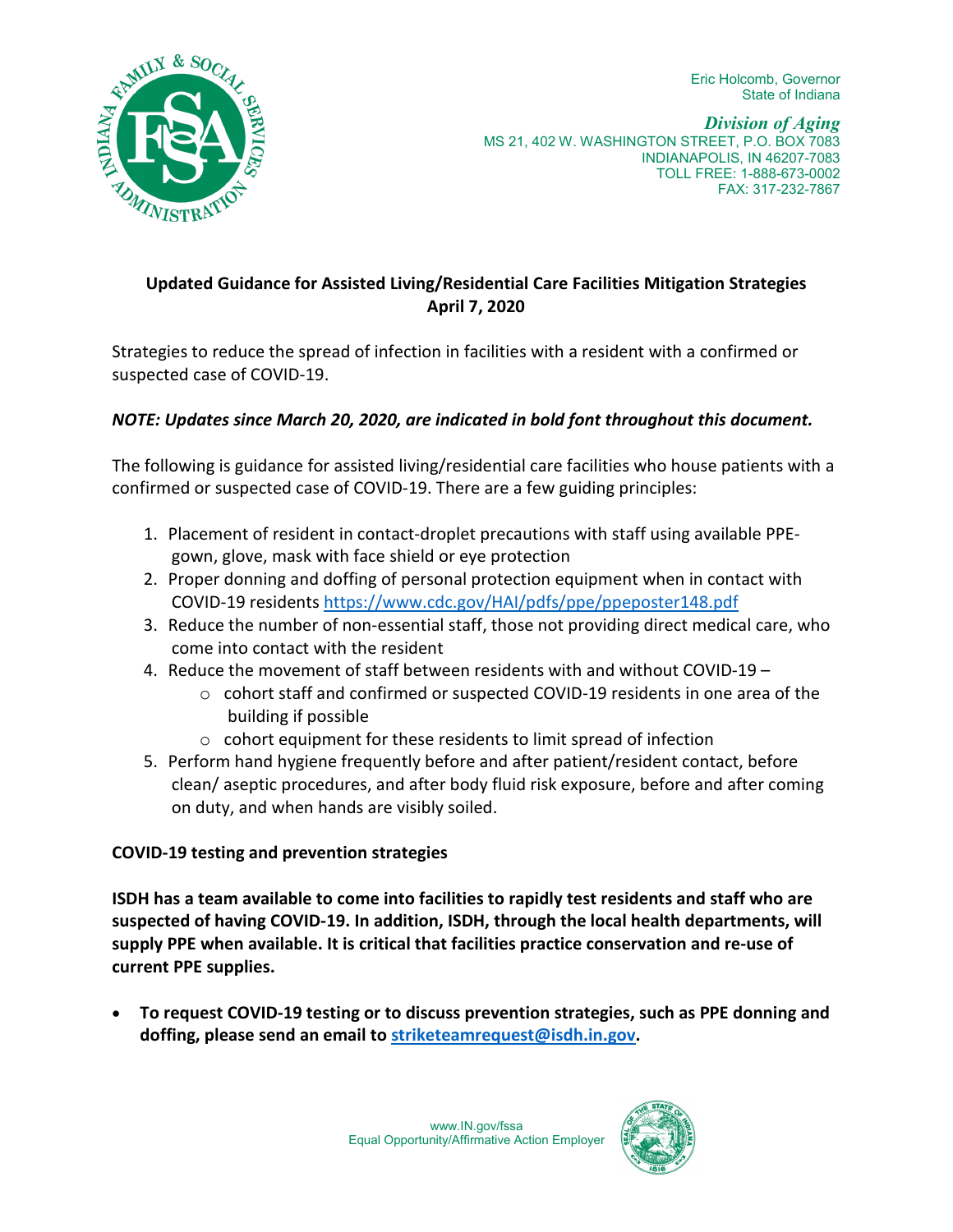#### **PPE guidance**

Facilities should follow the CDC guidelines for health care workers and positive protective equipment -

<https://www.cdc.gov/coronavirus/2019-ncov/infection-control/control-recommendations.html>

Secondary to limited PPE availability facilities should use N95 masks only if available and only in essential staff who do procedures that are likely to generate respiratory aerosols (e.g., nebulizer treatments, COVID-19 testing), which would pose the highest exposure risk to the staff.

o *Should N95 masks not be available the staff should wear a tight fitting surgical mask with no gaps around the face and eye-protection as in goggles (not just eye glasses) or face shield.* 

Those who do not do procedures which generate respiratory aerosols (e.g., insulin injections, medication delivery, lab draw, x-rays, and wound care) do not need N95 respirators masks at this time. These staff should wear eye protection, gown, gloves and standard surgical facemasks, as available, to prevent droplet exposure.

- $\circ$  If there are shortages of isolation gowns, they should be prioritized for aerosolgenerating procedures, care activities where splashes and sprays are anticipated, and high-contact patient care activities that provide opportunities for transfer of pathogens to the hands and clothing of essential staff
- $\circ$  Encourage staff to have a change of clothing on hand to change before leaving work and remember to perform hand hygiene after removal of uniforms and before leaving work for the day.

**Facilities should require those involved in direct patient care to wear a mask during their entire shift[. https://www.cdc.gov/coronavirus/2019-ncov/hcp/ppe-strategy/face-masks.html](https://www.cdc.gov/coronavirus/2019-ncov/hcp/ppe-strategy/face-masks.html)**

- **If national and local supplies are at conventional capacity then all staff in RCFs should wear a facemask per standard recommendations.**
- **If national and local supplies are at contingency levels, only direct care staff should wear a mask and they should use one mask per shift.**
- **If national and local supplies are scarce <1 week supply then only direct care staff should wear a mask and they should use the same mask for multiple days.**
- **If national and local supplies are at crisis capacity then direct patient care staff should wear a mask if available. If masks are not available, they should use**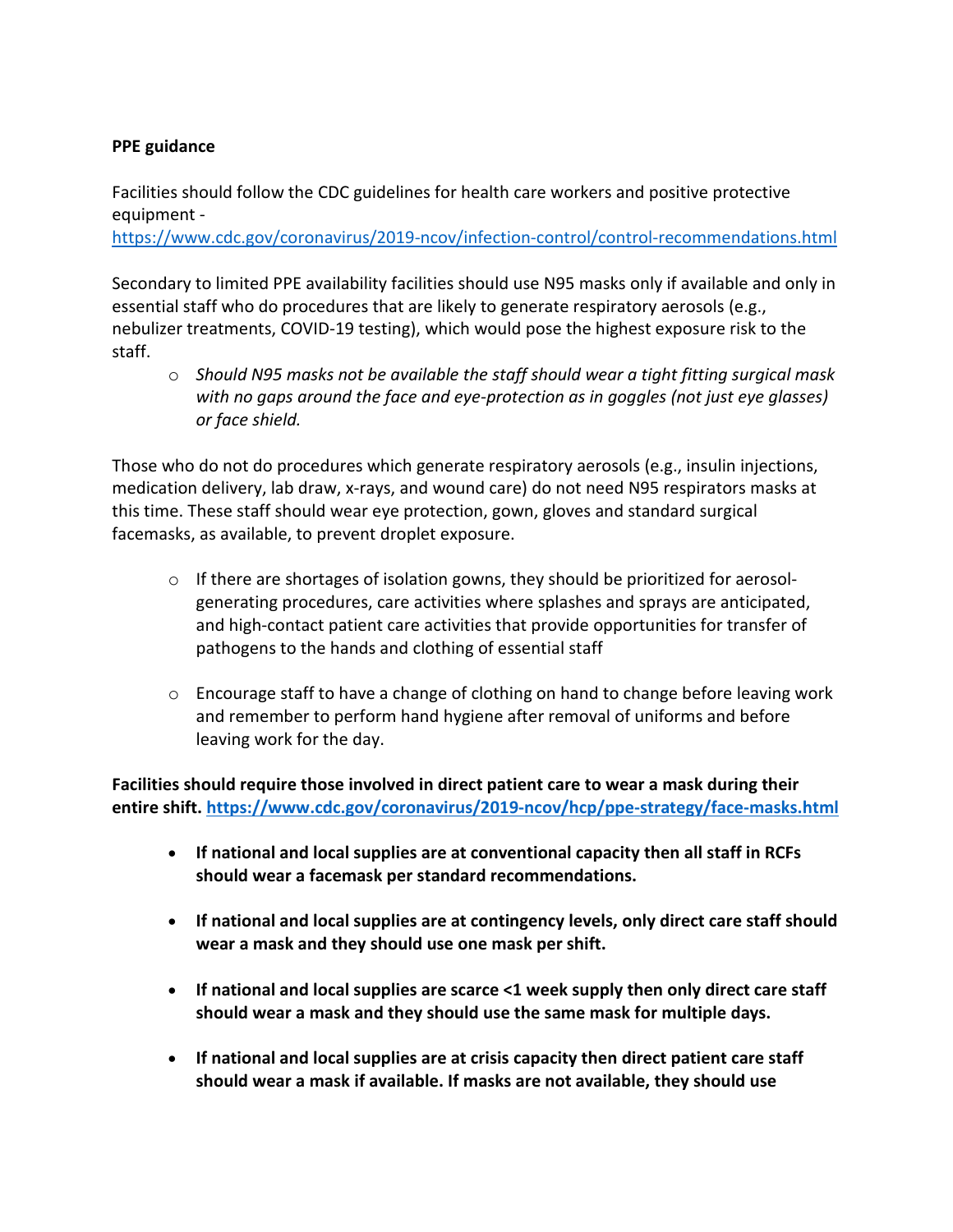# **alternative methods to cover their mouth and nose and decrease respiratory droplet spread.**

#### **Staffing recommendations**

Non-essential staff are considered to be those staff who come into contact with residents, or resident rooms, but do not provide medical care. These staff may be needed in the facility for normal operations but should not come in contact with residents with COVID-19.

- Ancillary staff
- Administrative staff
- Housekeeping staff
- Maintenance staff (unless needing to repair vital equipment)
- Meal delivery
- Activity staff
- Volunteers
- Case managers (e.g., Area Agency on Aging, Community Mental Health)

To reduce the interaction between non-essential staff and residents with COVID-19, facilities should develop plans to shift duties from these staff to essential staff.

#### $\circ$  ONLY ESSENTIAL staff should go into the room of a confirmed or presumed resident with COVID-19.

Essential staff are considered those staff who come into contact with resident and provide medical care:

- Certified Nurse Assistants (CNAs)
- Qualified Medical Assistants (QMAs)
- Nurses
- Home Health Aides
- Hospice care personnel
- Mental health counselors
- Paramedics Paramedics, with appropriate PPE, are to be allowed into facilities to assess and transport residents to hospitals.
- X-ray staff Those who come in to do emergency radiographs should have appropriate PPE and follow contact-droplet precautions
- Laboratory staff:
	- $\circ$  If the essential staff at the facility can draw blood, the facility should work with their local laboratory to develop a protocol by which the facility staff draw the blood.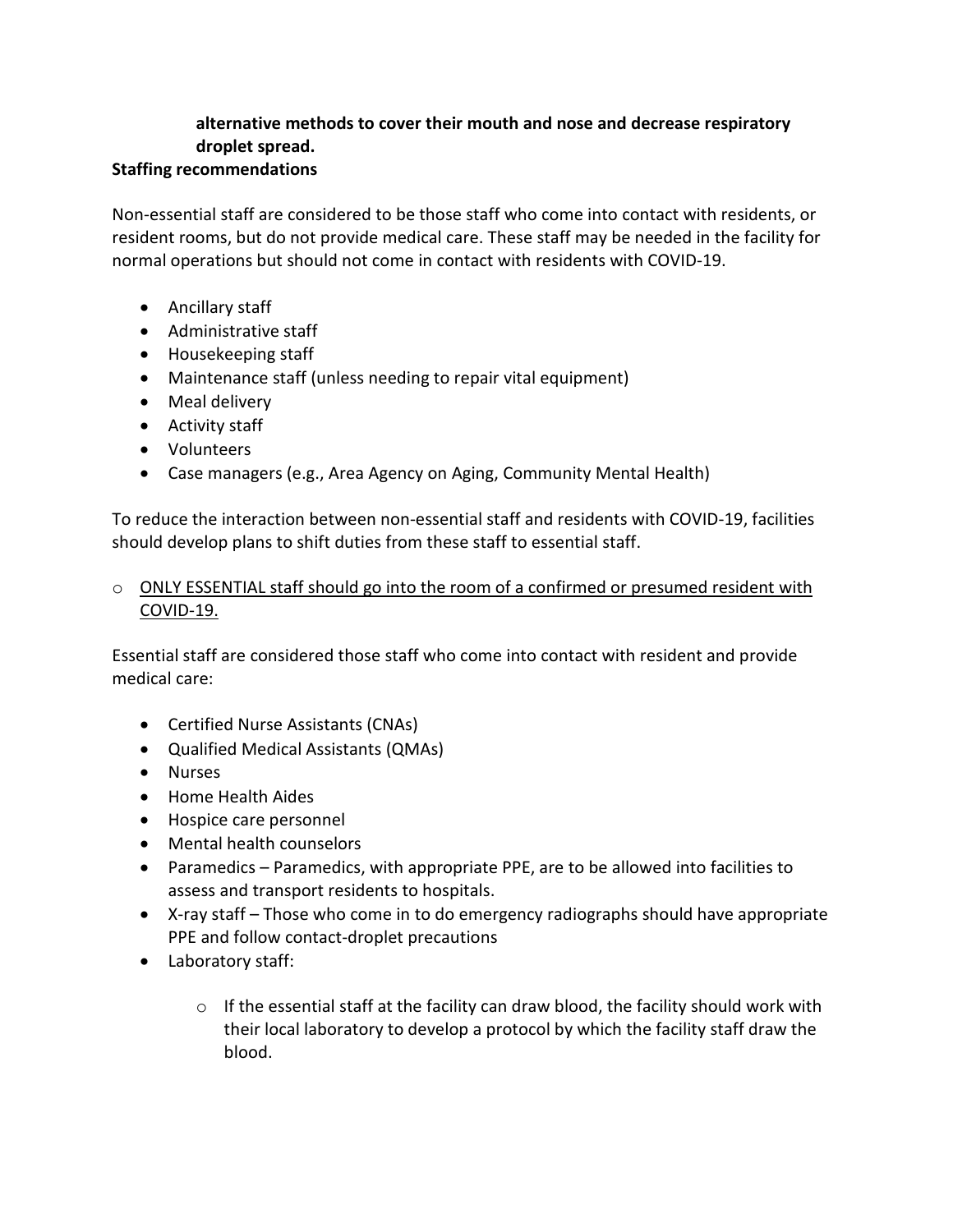$\circ$  If essential staff at the facility cannot draw blood the laboratory staff should follow contact-droplet precautions.

To reduce essential staff who care for confirmed or presumed residents with COVID-19 from interacting with residents, ISDH recommends the following:

- Consider single designated essential staff each shift for necessary resident contacts
- Appropriate infection control measures with hand hygiene and contact-droplet precautions
	- o [https://www.who.int/infection-prevention/campaigns/clean](https://www.who.int/infection-prevention/campaigns/clean-hands/5moments/en/)[hands/5moments/en/](https://www.who.int/infection-prevention/campaigns/clean-hands/5moments/en/)
	- o [https://www.cdc.gov/infectioncontrol/basics/transmission-based](https://www.cdc.gov/infectioncontrol/basics/transmission-based-precautions.html)[precautions.html](https://www.cdc.gov/infectioncontrol/basics/transmission-based-precautions.html)
- Use of appropriate PPE video training of donning and doffing can be watched here
	- o [https://iuhealth.plateau.com/content/clarian/wbt/2020/Nursing/standard\\_iso\\_](https://iuhealth.plateau.com/content/clarian/wbt/2020/Nursing/standard_iso_donning_and_doffing_update/index_lms_html5.htm) donning and doffing update/index lms html5.htm
- Contract essential staff who recently cared for a COVID-19 confirmed, or presumed positive, resident should, if possible, provide care at only one facility
- Contract essential staff who care for confirmed or presumptive positive residents with COVID-19 should restrict their movements in facilities to those areas where the resident resides
	- $\circ$  Recommendation is to avoid working in other areas of the facility (e.g., going between assisted living and extended care facilities)
- To conserve PPE and N95 masks, limit the essential staff who perform testing or procedures that generate respiratory aerosols (e.g., suctioning, respiratory treatments). This can be done by identifying only one person who will do these procedures per shift.

# **Facility guidance**

Included are considerations for designating entire units within the facility, with dedicated health care professionals, to care for residents with known or suspected COVID-19 and options for extended use of respirators, facemasks, and eye protection on such units.

Updated recommendations regarding need for an airborne infection isolation room (AIIR):

• Residents with known or suspected COVID-19 should be cared for in a single-person (private) room with the door closed.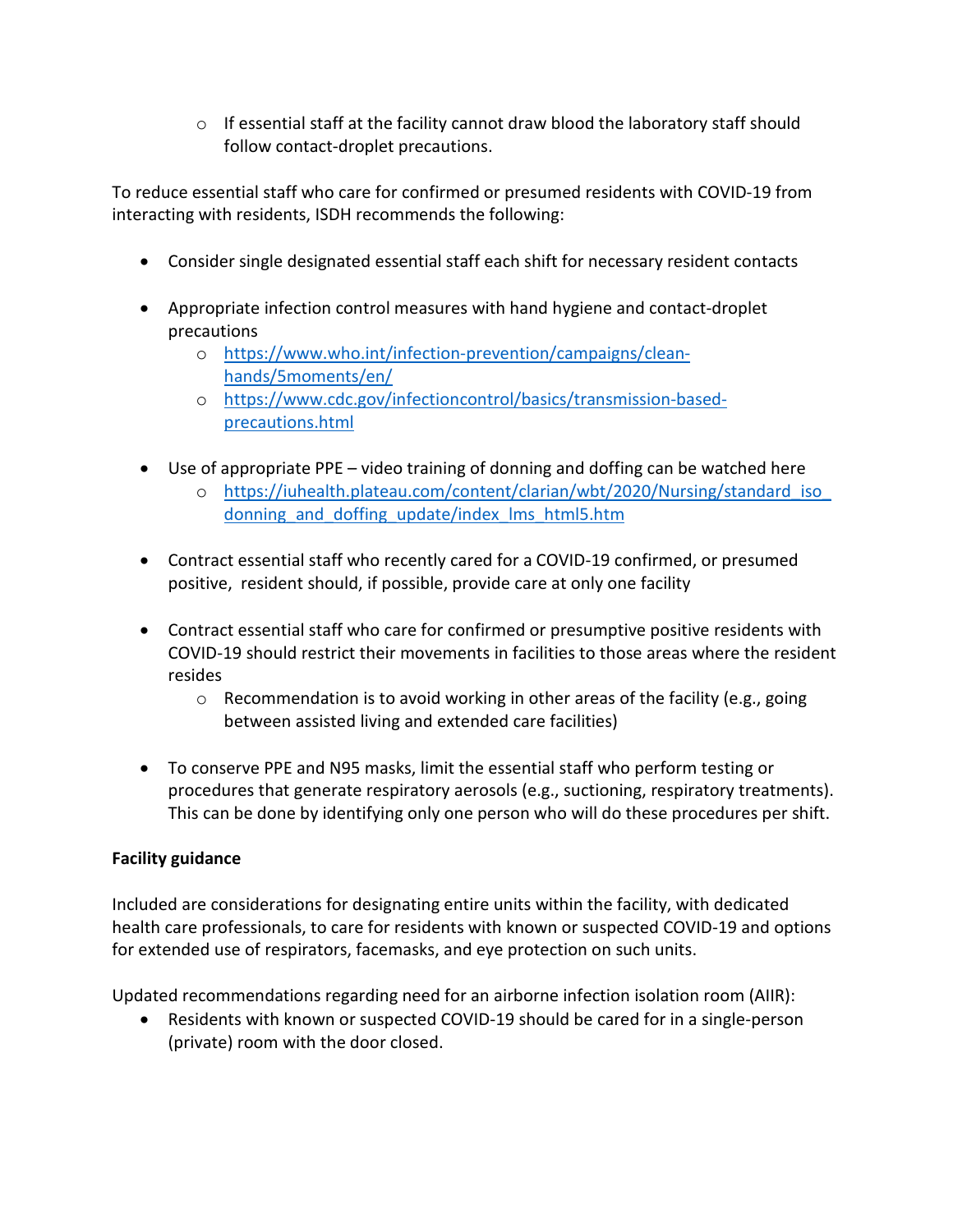- Residents with known or suspected COVID-19 should not share bathrooms with other patients/residents.
- All residents returning from the hospital with suspected or confirmed COVID-19 should be cared for in a private room.
- Residents should postpone or cancel routine outside of facility medical office visits and imaging.
- Residents having had close contact with a resident having confirmed COVID-19 (e.g., roommate or infected staff without wearing PPE) should be isolated and follow 14 day self-monitoring guidelines outline by CDC [https://www.cdc.gov/coronavirus/2019](https://www.cdc.gov/coronavirus/2019-ncov/healthcare-facilities/prevent-spread-in-long-term-care-facilities.html) [ncov/healthcare-facilities/prevent-spread-in-long-term-care-facilities.html.](https://www.cdc.gov/coronavirus/2019-ncov/healthcare-facilities/prevent-spread-in-long-term-care-facilities.html) If they develop symptoms, and are confirmed or suspected to have COVID-19, they should remain in isolation until at least 14 days after illness onset or 72 hours after resolution of fever, without use of antipyretic medication, and improvement in symptoms (e.g., cough) whichever is longer.
	- $\circ$  Please note that older residents may not encounter a fever with COVID-19
- Personnel who develop symptoms confirmed or suspected to be COVID-19 should call their provider for testing authorization
	- o The provider can have testing request entered into the Indiana State Department of Health (ISDH) request form: [https://redcap.isdh.in.gov/surveys/?s=WMKD7PHEPF.](https://redcap.isdh.in.gov/surveys/?s=WMKD7PHEPF) **Please note that this form is intended to be used only by health care providers, infection preventionists or other health care personnel.**
	- o For questions, please call ISDH line open 24/7 at 317-233-4672 to have testing approved.
	- o Providers also have the option to work with Eli Lilly, LabCorp or Quest for commercial testing should they deem appropriate.
- Personnel should also note that their local health department will be making contact with them if their test comes back presumptive positive and will instruct them on home monitoring of all close contacts.
- Personnel should follow home quarantine recommendations from the CDC <https://www.cdc.gov/coronavirus/2019-ncov/hcp/guidance-risk-assesment-hcp.html> and can return to work when the following conditions have been met:
	- $\circ$  Fever free for at least 72 hours (that is three full days of no fever without the use medicine that reduces fevers).

**AND**